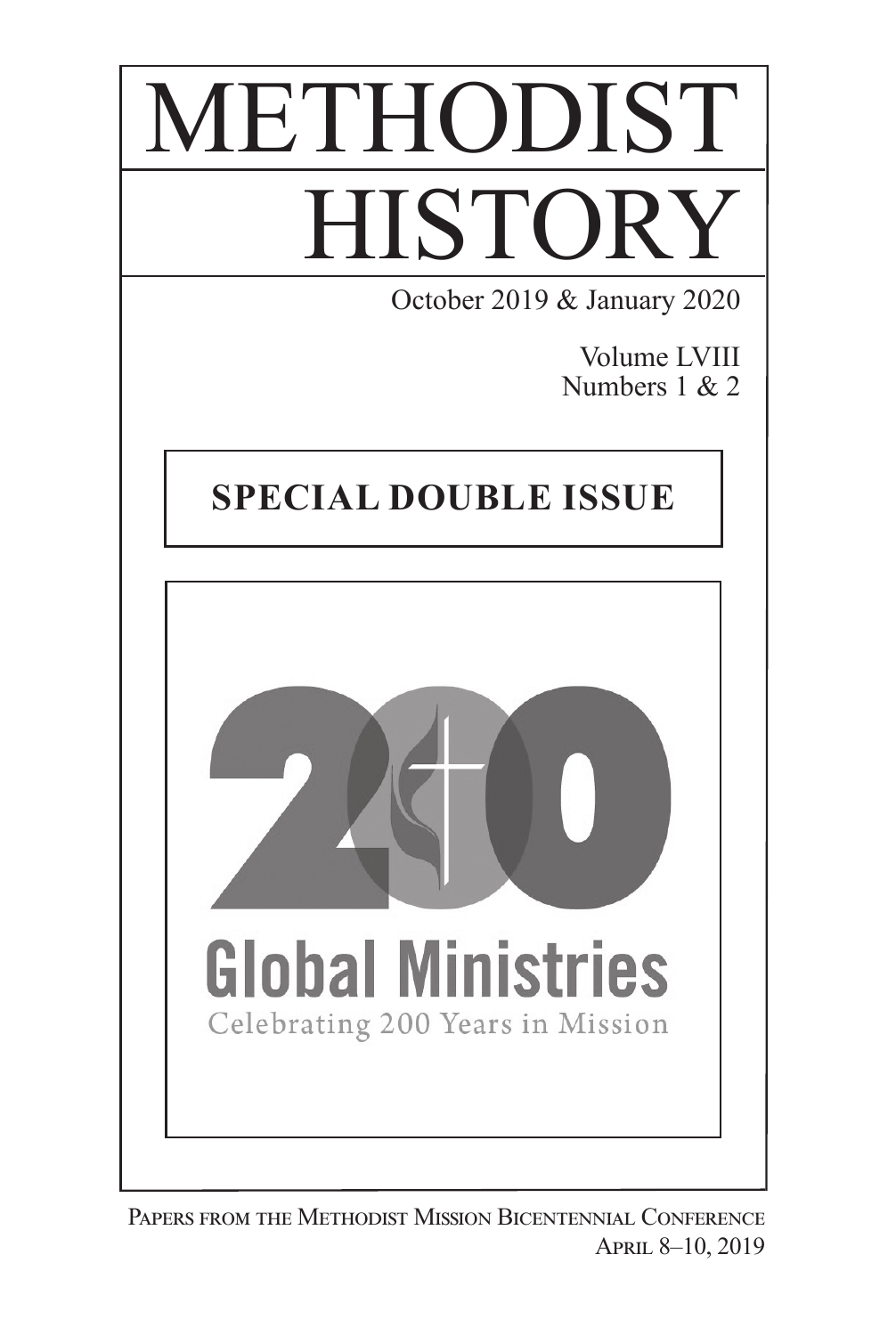

### **EDITORIAL BOARD**

Christopher J. Anderson, *Yale Divinity School Library* Morris Davis, *Drew University* Sharon Grant, *Hood Theological Seminary* A. V. Huff, *Furman University* Russell Richey, *Duke Divinity School* James M. Shopshire, Sr., *Wesley Theological Seminary Emeritus* Ian Straker, *Howard University* Douglas Strong, *Seattle Pacific University* Robert J. Williams, *Retired GCAH General Secretary* Anne Streaty Wimberly, *Interdenominational Theological Center* Charles Yrigoyen, Jr., *Wesley Theological Seminary*

> **Assistant Editors** Michelle Merkel-Brunskill Christopher Rodkey Nancy E. Topolewski

### **Book Review Editor**

Jane Donovan

*Cover: The cover image is the bicentennial logo of the General Board of Global Ministries of The United Methodist Church. Essays in this double issue were presented at a conference to mark the 200<sup>th</sup> anniversary of the 1819 founding of the Missionary Society of the Methodist Episcopal Church, the first denomination-wide mission society in American Methodism and the earliest forerunner of today's Global Ministries.*

METHODIST HISTORY (ISSN 0026-1238) is published quarterly for \$35.00 per year to addresses in the U.S. by the General Commission on Archives and History of The United Methodist Church (GCAH), 36 Madison Avenue, Madison, NJ 07940. Printed in the U.S.A. Back issues are available.

POSTMASTER: Send address changes to METHODIST HISTORY, P.O. Box 127, Madison, NJ 07940 or email mmerkel@gcah.org.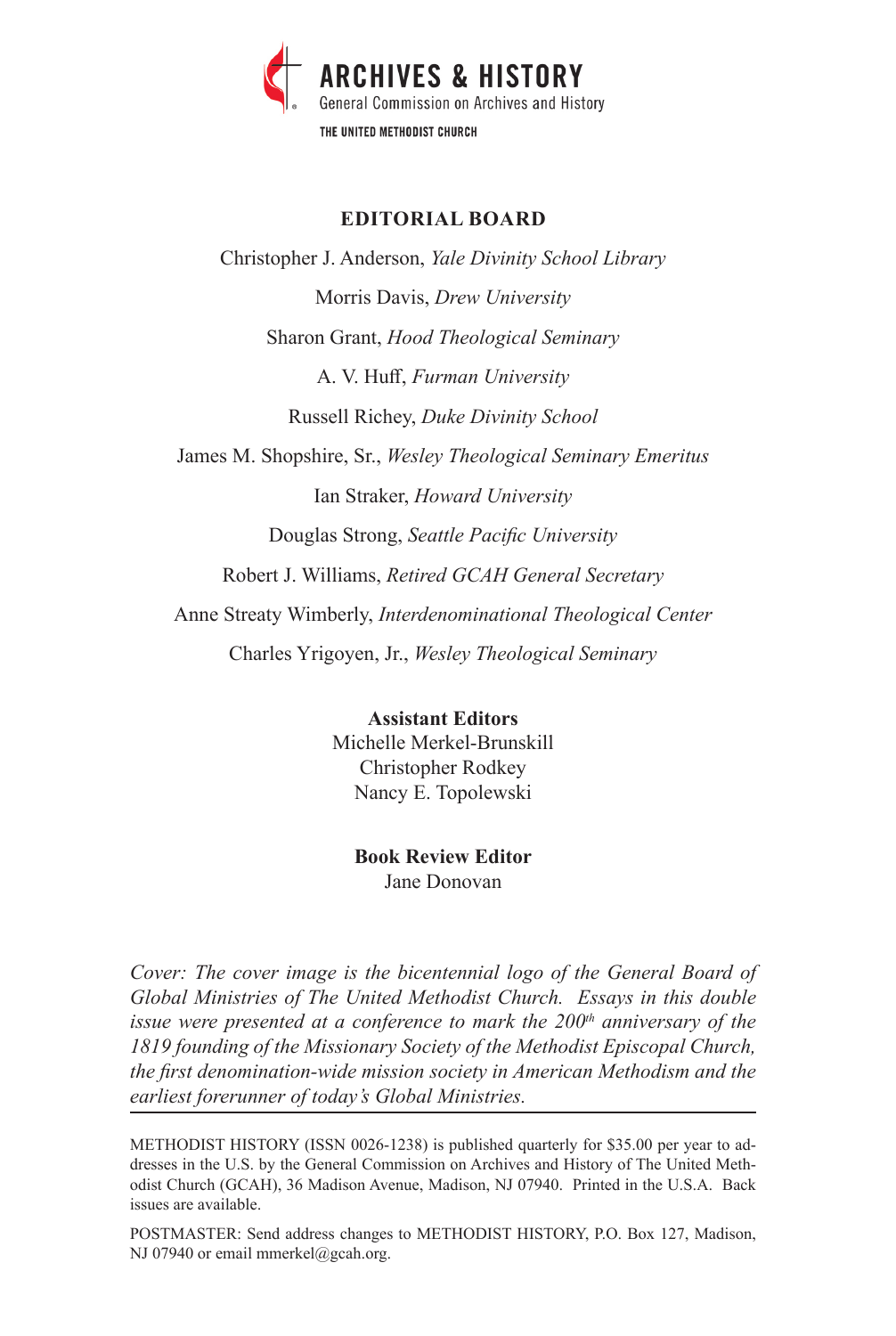## METHODIST HISTORY

Alfred T. Day III, Editor David W. Scott, Guest Editor

| <b>VOLUME LVIII</b>    | OCTOBER 2019 & JANUARY 2020                                                                                                                                            | NUMBERS 1 & 2  |
|------------------------|------------------------------------------------------------------------------------------------------------------------------------------------------------------------|----------------|
|                        | <b>CONTENTS</b>                                                                                                                                                        |                |
|                        |                                                                                                                                                                        | $\mathfrak{Z}$ |
|                        |                                                                                                                                                                        | 5              |
| The Virtues of Mission | $by Arun W. Jones \ldots \ldots \ldots \ldots \ldots \ldots \ldots \ldots \ldots \ldots \ldots \ldots$                                                                 | 8              |
| Theological Education  | John Dempster and the Missionary Origins of Methodist                                                                                                                  | 18             |
| India and Mexico       | Clementina Rowe Butler: Co-founder of the Methodist Church in<br>by Philip Wingeier-Rayo                                                                               | 29             |
|                        | The Founding of the Woman's Foreign Missionary Society and<br>the Beginnings of Boston University                                                                      | 40             |
|                        | Camping Missiology: Camping to Promote Holiness and Missions                                                                                                           | 55             |
|                        | Rosetta Sherwood Hall and Women's Medical Mission in Korea                                                                                                             | 66             |
|                        | The Twentieth-Century Methodist Mission to the Malays:<br>Faithful Mission at the Complex Boundary of Religious<br>Diversity, Ethnic Rivalry and Political Aspirations | 78             |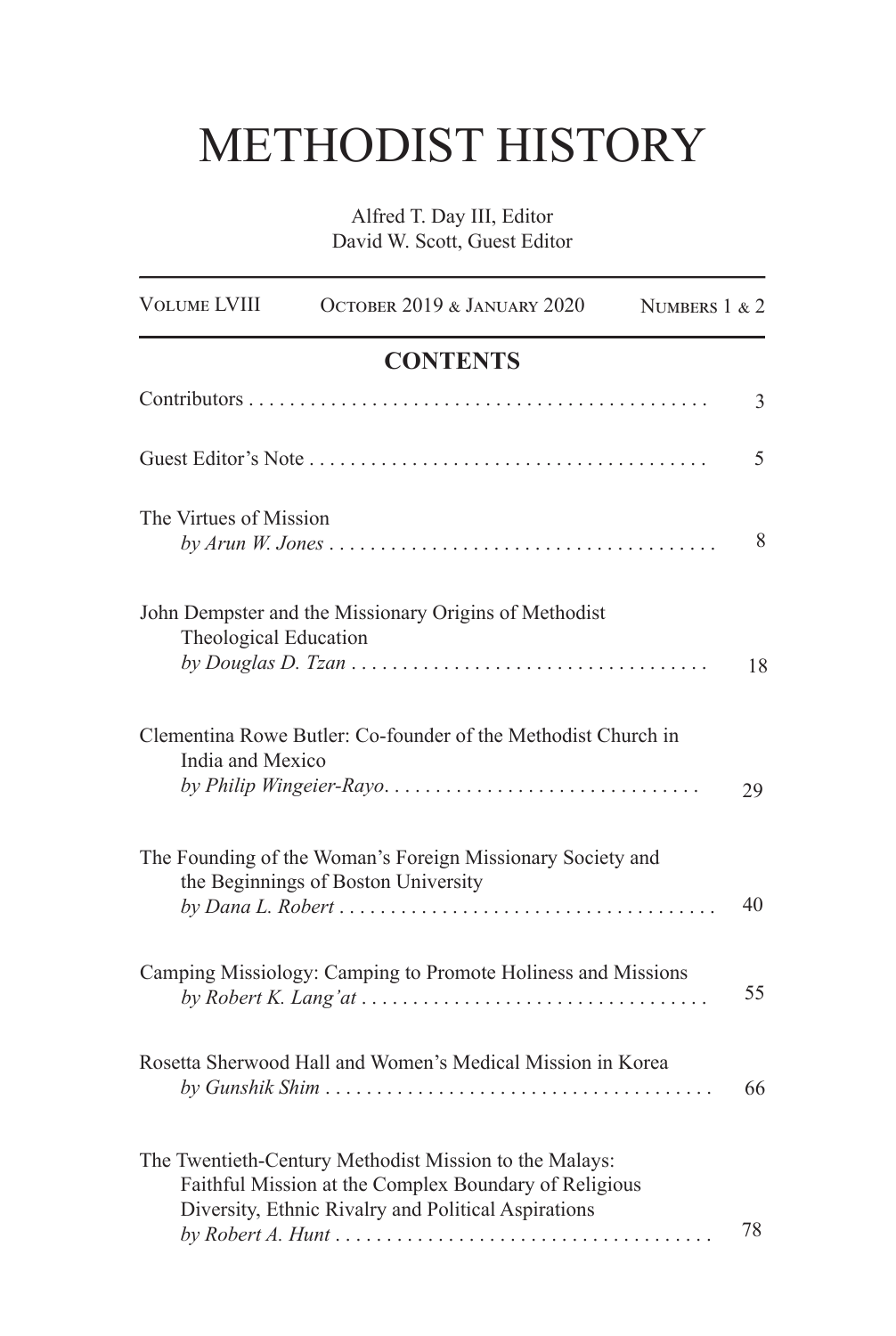### 2 **CONTENTS**

| Marketing Mountain Missions: The Changing Context of Race<br>and Class in Southern Appalachian Methodist Missions |     |
|-------------------------------------------------------------------------------------------------------------------|-----|
|                                                                                                                   | 86  |
|                                                                                                                   | 96  |
| Minutes of the 2018 Annual Meeting of the Historical Society of                                                   | 122 |
|                                                                                                                   |     |

Copyright 2019/2020, General Commission on Archives and History, The United Methodist Church

> Methodist History is included in  *Religious and Theological Abstracts, Historical Abstracts and America: History and Life ATLA Religion Database*

Manuscripts submitted for publication and all other correspondence should be addressed to Editor: METHODIST HISTORY, P.O. Box 127, Madison, NJ 07940. Prospective authors are advised to write for guidleines or visit www.gcah.org.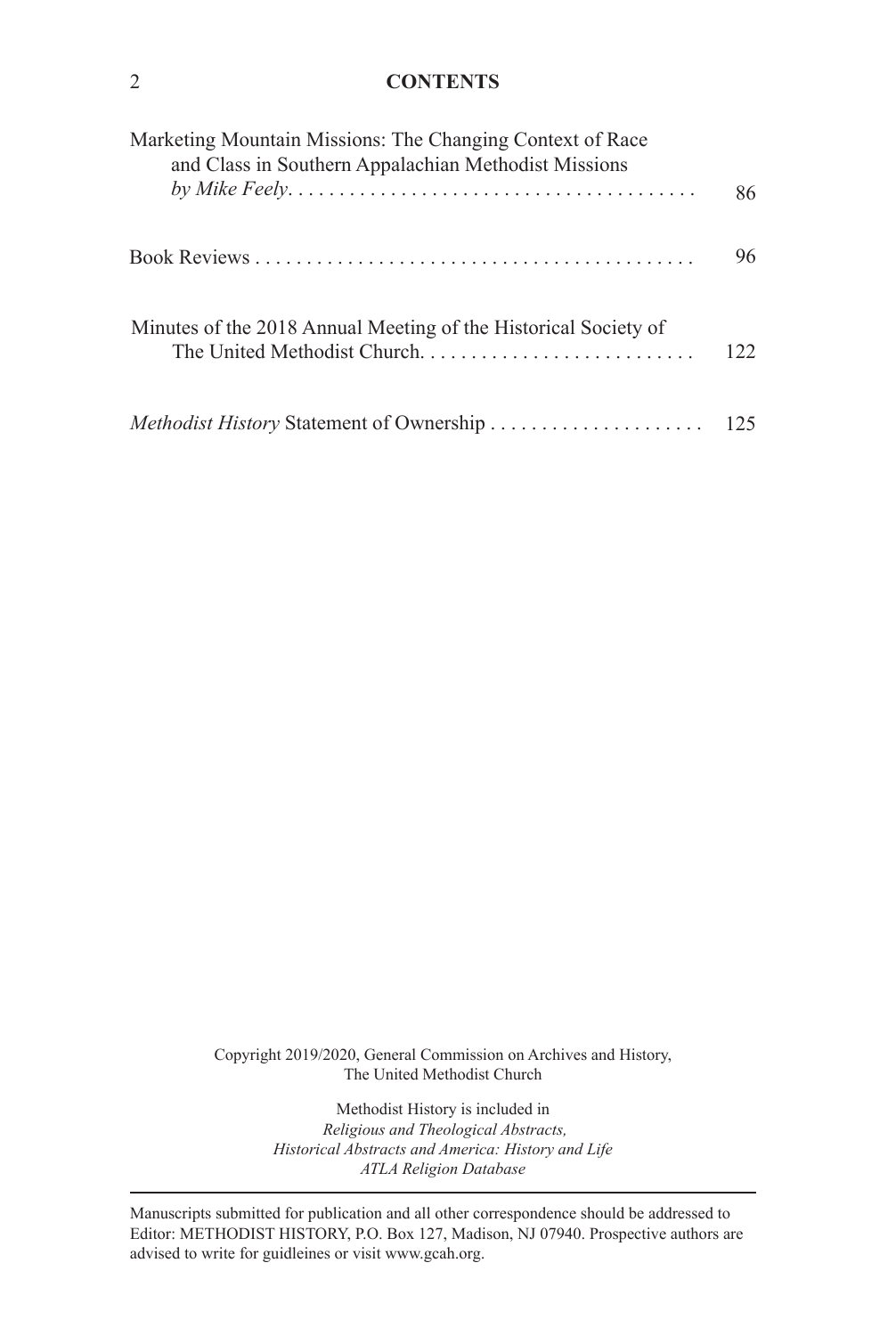### **Contributors**

ARUN W. JONES is the Dan and Lillian Hankey Associate Professor of World Evangelism, Candler School of Theology, Emory University. The son of Methodist missionaries in India, he himself worked as a missionary in the Philippines. As an ordained elder, he pastored United Methodist congregations in Connecticut and New Jersey. Jones is the author of two monographs, *Missionary Christianity and Local Religion: American Evangelicalism in North India, 1836–1870*, and *Christian Missions in the American Empire: Episcopalians in Northern Luzon, the Philippines, 1902–1946*. He is President of the American Society of Missiology.

Douglas D. Tzan is Director of the Doctor of Ministry and Course of Study Programs and Assistant Professor of Church History and Mission at Wesley Theological Seminary, Washington, DC, and senior pastor at the Sykesville Parish (St. Paul's and Gaither United Methodist Churches) in Sykesville, Maryland. He earned his Ph.D. in Religious Studies (History of Christianity) from Boston University in 2013. He is the author of *William Taylor and the Mapping of the Methodist Missionary Tradition: The World His Parish.* The manuscript of that book was awarded the 2015 Jesse Lee Prize of the General Commission on Archives and History of The United Methodist Church. He teaches in the fields of church history and mission.

PHILIP WINGEIER-RAYO is Dean of Wesley Theological Seminary and Professor of Missiology and Methodist Studies. Dr. Wingeier-Rayo holds his doctorate in Theology, Ethics and Culture from Chicago Theological Seminary. He has previously taught at Austin Presbyterian Theological Seminary, Perkins School of Theology at Southern Methodist University, Pfeiffer University, and Seminario Baez Camargo in Mexico City. His academic work is informed by fifteen years of missionary service where he served in Nicaragua, Cuba, Mexico, and the Rio Grande Valley in South Texas. Dr. Wingeier-Rayo is currently writing a book on a Wesleyan theology of mission and evangelism.

DANA L. ROBERT is Truman Collins Professor of World Christianity and History of Mission and Director of the Center for Global Christianity and Mission at Boston University. She is a Member of the American Academy of Arts and Sciences. In 2017, she received the Lifetime Achievement Award from the American Society of Missiology. Her books include *Faithful Friendships: Embracing Diversity in Christian Community*; *Joy to the World!: Mission in the Age of Global Christianity*, a UMW mission study; *Christian Mission: How Christianity Became a World Religion* (now in its twelfth printing); and *American Women in Mission: A Social History of Their Thought and Practice*.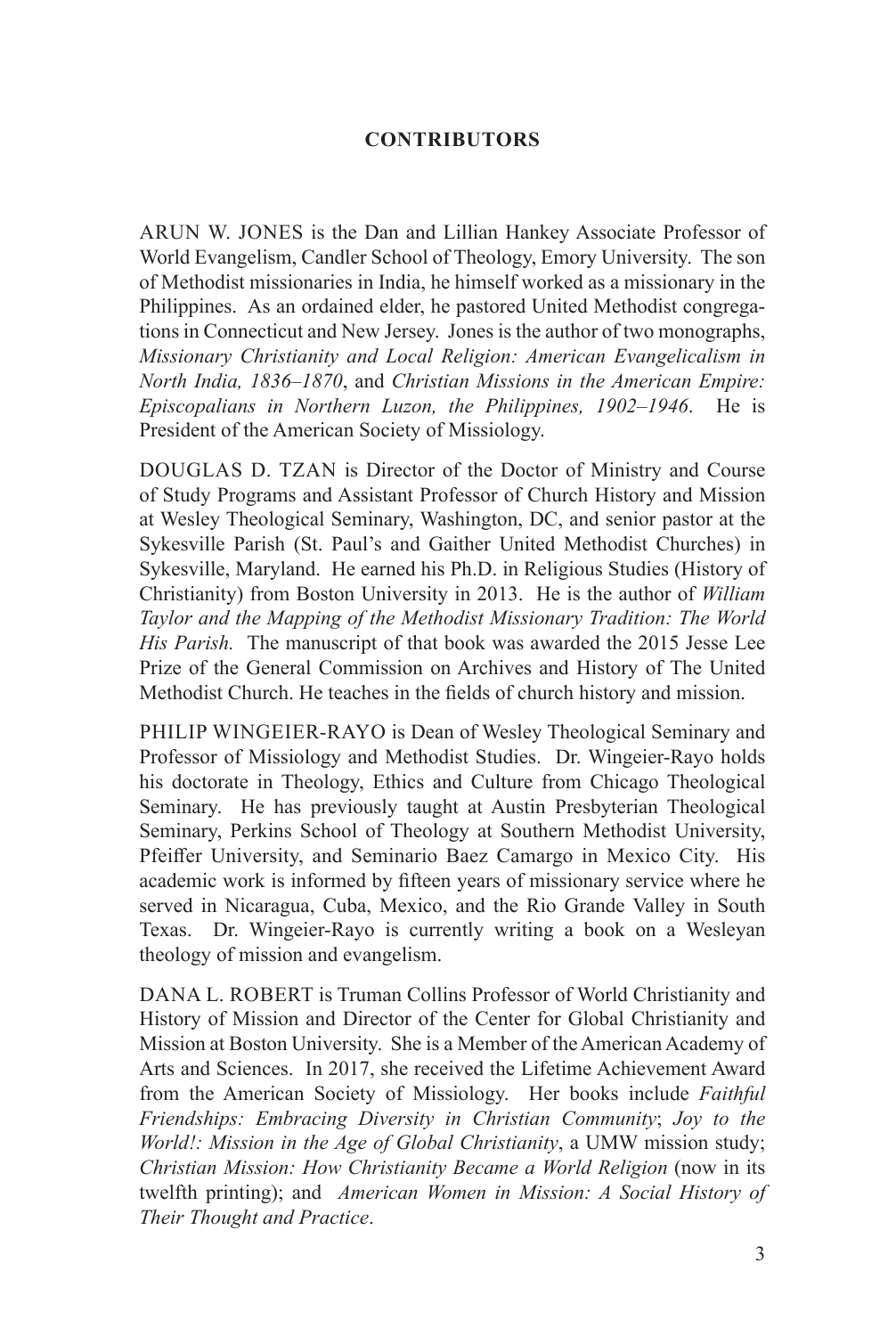ROBERT K. LANG'AT is Bishop of the Africa Gospel Church, Kenya. Prior to his service as Bishop, he was the senior pastor of Ngata Africa Gospel Church, Nakuru, Kenya, and a professor, administrator, and leader at Kabarak University, Kenya, as well as several other colleges and universities. He holds a Ph.D. in Methodist and Wesleyan Studies from Drew University, Madison, NJ.

GUNSHIK SHIM is an ordained elder in the New York Annual Conference. Now retired, he previously served for 28 years as a pastor and District Superintendent of the Long Island West District (2001–2008). He has a Ph.D. from Drew University, Madison, NJ.

ROBERT A. HUNT is the Director of Global Theological Education at Perkins School of Theology. He teaches courses in World Religions, Mission Studies, Cultural Intelligence, and Islam in Contemporary Societies and States. Dr. Hunt received his Ph.D. from the University of Malaya, studying Christian-Muslim relations in the late nineteenth and early twentieth centuries. He is a fellow of the Hunt Institute for Engineering and the Humanities and Editor of the American Society of Missiology Series.

Mike Feely has been the Director of Development at Camp Lookout in Rising Fawn, Georgia, since September, 2018. Previously, he served at Henderson Settlement from 2013–2018. He has also served as a United Methodist minister in east Tennessee, ran political campaigns, and founded an urban ministry center. He has a B.A. from the University of Georgia; an M.Div. from Wesley Theological Seminary in Washington, DC; and has done further studies at the Sewanee School of Theology. He has taught history and world religions at the University of Tennessee at Chattanooga; Tennessee Temple University; and Chattanooga State Community College.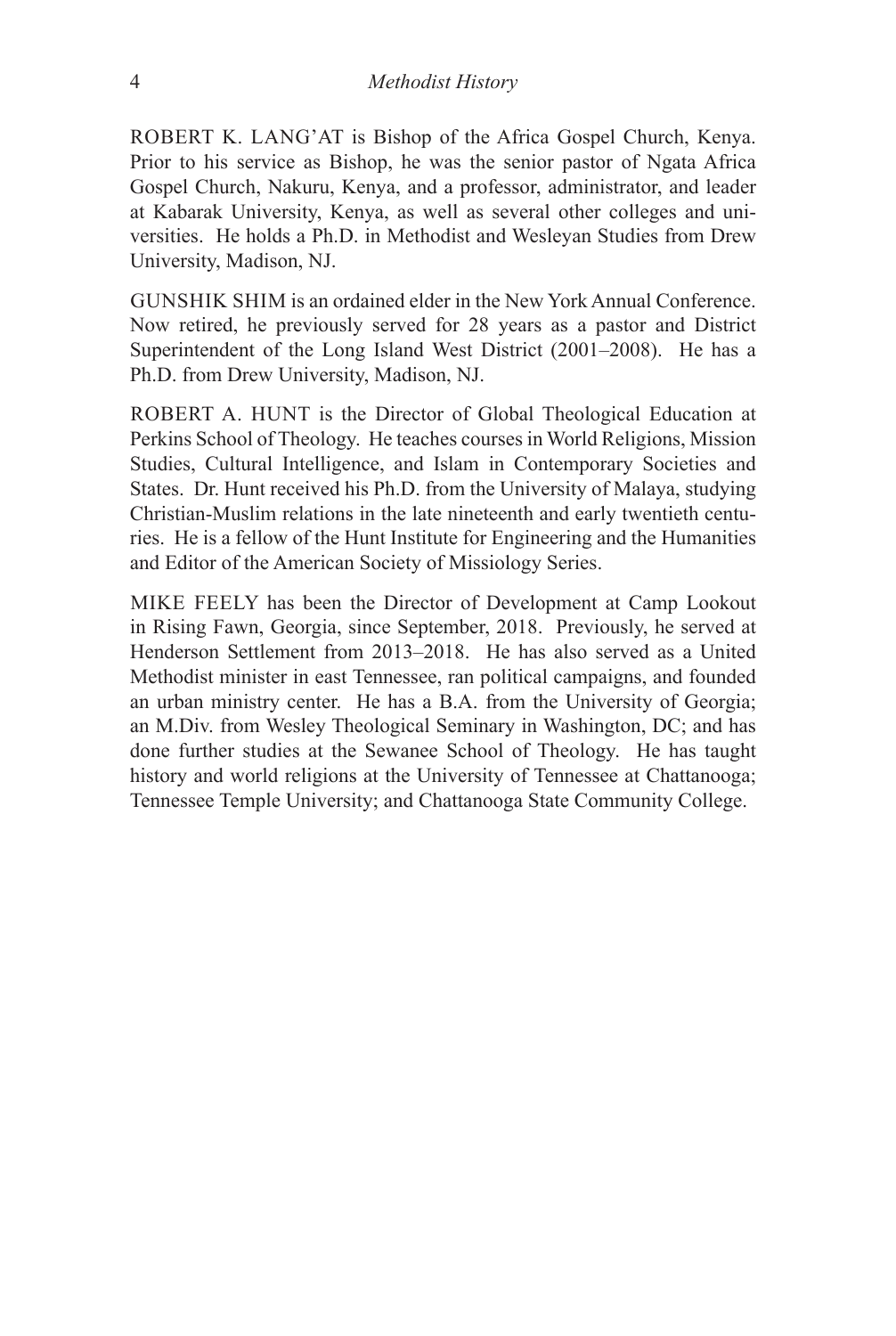#### **GUEST EDITOR'S NOTE**

The papers included in this special double issue of *Methodist History* were all presented at "Answering the Call: Hearing God's Voice in Methodist Mission Past, Present and Future," the Methodist Mission Bicentennial Conference, co-sponsored by Global Ministries of The United Methodist Church and Candler School of Theology, Emory University, and held April 8–10, 2019. These papers are just some of the rich material presented at that conference. I wish I could have included more papers, and I thank all who presented there.

That conference celebrated the 200<sup>th</sup> anniversary of the founding, in 1819, of the Missionary Society of the Methodist Episcopal Church, the first denomination-wide mission society in American Methodism and the earliest forerunner of today's Global Ministries. Yet while this event marked a significant milestone in the life of Global Ministries, the conference organizers wanted to ensure that the conference did not just focus narrowly on the history of mission as undertaken by one particular institution (or set of institutions, as several societies merged together to form what is now Global Ministries).

Instead, we sought to reflect on the "past, present, and future" of Methodist mission broadly. Mission does not belong to any church institution. It is first and foremost the mission of God (*missio Dei*). Moreover, as the church joins in the mission of God, it always does so in partnership; thus, readers will notice that several of the papers (Jones, Robert, and Lang'at) are about people or networks who were not primarily affiliated with or oriented toward the Missionary Society and its peers and successors. This is not an attempt to claim this history for Global Ministries; it is rather an attempt to recognize that the Missionary Society, Global Ministries, and other related institutions are but one thread in Methodist mission history, even if they are an important thread.

Looking through these papers, and others presented at the conference but not included here, what themes emerge in surveying the last two centuries of Methodist mission? While no eight papers could hope to cover the entirety of two centuries of Methodist mission, these papers do suggest some important and recurring themes that run throughout the entirety of that history.

First, one sees the importance of theology, either implicitly or explicitly held, in shaping mission. The virtues Jones discusses in his reflection on John Stewart may also be thought of as theological convictions that have motivated Methodist missionaries over the years. The pieces by Robert, Tzan, and Lang'at also show the central importance of theological convictions in shaping the mission work Methodists have undertaken.

Some of the pieces focus primarily on individuals, especially those by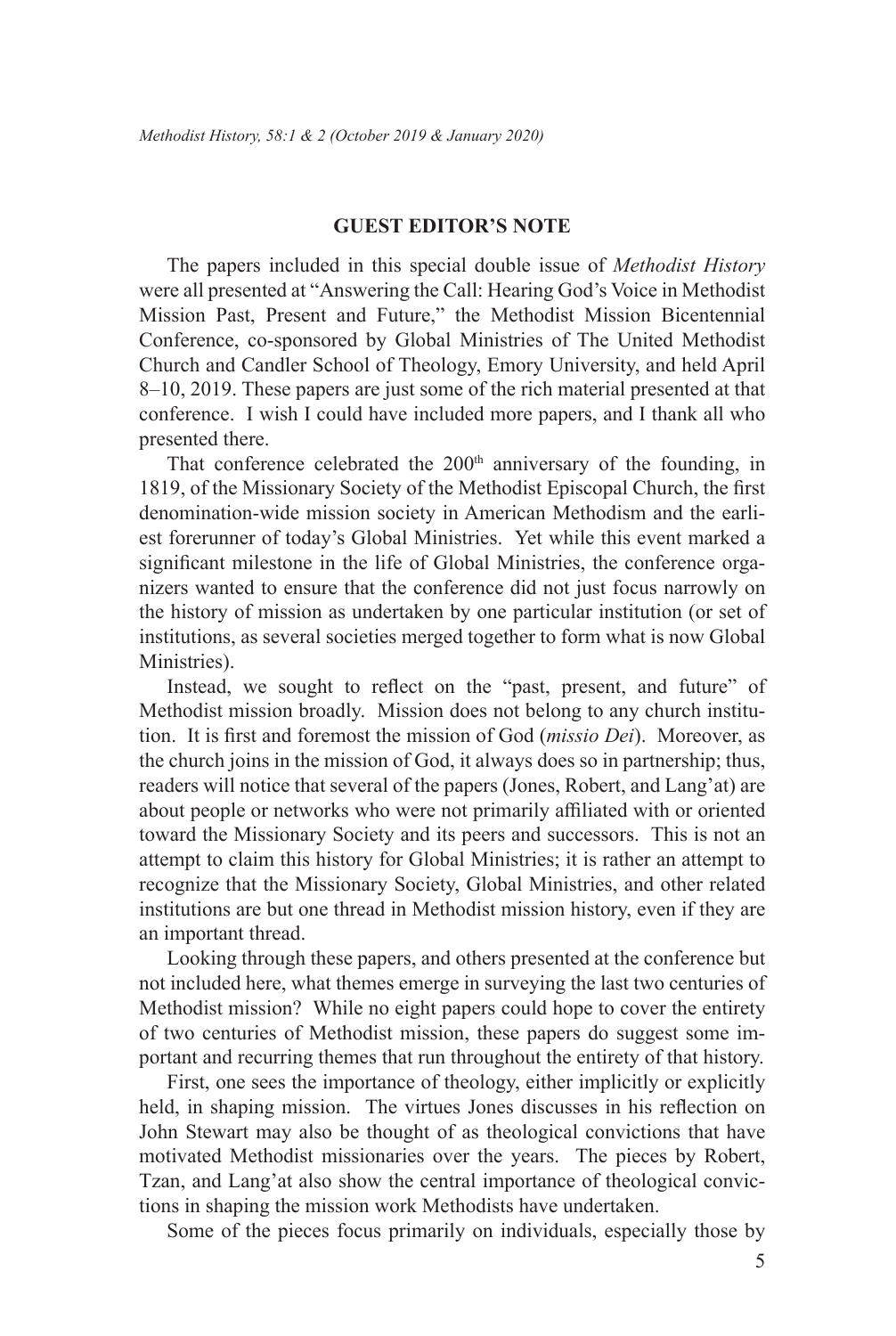Jones, Tzan, Wingeier-Rayo, Hunt, and Shim. Others focus primarily on networks of people, especially those by Robert, Lang'at, and Feely. In this combination, we see another important truth about Methodist mission: individual actors are important, but we cannot separate individuals from the larger networks that have supported mission work. In this regard, Methodist mission reflects a very Methodist combination of individual agency and connectional relationships.

Another pair of impulses in Methodist mission history visible in these papers is the combination between innovation and structure. The pieces by Robert, Tzan, Wingeier-Rayo, and Lang'at all describe mission innovators, people who went beyond the system current in their time. The result of these innovations was not anarchy, but rather new structures for supporting and shaping mission. Both innovation and structure are recurring impulses.

While this collection of papers highlights the importance of structure, there is certainly more to say about how these structures have been shaped by economic constraints and considerations and more to say about how these structures have embedded particular power relationships within the church, power relationships that often reflect inequalities within secular society gender, race, ethnicity, class, nationality, etc. Hunt's paper shows how the combination of ethnic assumptions and economic necessities marginalized the Malay within the Malaysia Mission, and Feely's paper shows how class prejudices shaped how Americans thought about mission in Appalachia. Moreover, several of the papers—those by Wingeier-Rayo, Robert, and Shim centrally, but also those by Hunt and Lang'at—show the central role that women have played in Methodist mission, despite the limitations put on them in both secular society and the church.

Many of the papers included herein demonstrate the importance of education in Methodist mission history, including those by Tzan, Wingeier-Rayo, Robert, Shim, Hunt, and Feely. This is appropriate, as education has been a central focus for Methodist mission. But at the same time, the papers also demonstrate the breadth of Methodist mission, which has included not only education, but also evangelism, health and healing, charitable work, social reform, printing, and translation, as shown in these papers. Other papers from the conference that did not make it into this volume described agriculture, peace-making, migration work, ecumenism, and other forms of Methodist mission.

Finally, this collection of papers shows that there are multiple ways of assessing the significance and impact of Methodist mission as we look back over the past two hundred years. While none of the papers deals directly with numerical growth of the church, many people, both historically and in contemporary times, have judged mission by the extent to which it has produced new Christians in new lands. Wingeier-Rayo's piece, dealing in part with India, and Shim's piece, dealing with Korea, both give examples of areas in which mission did indeed have such an impact. Yet numerical means of assessing the significance of mission are far from the only ones possible.

Another set of means of assessing the impact of mission is to look at its